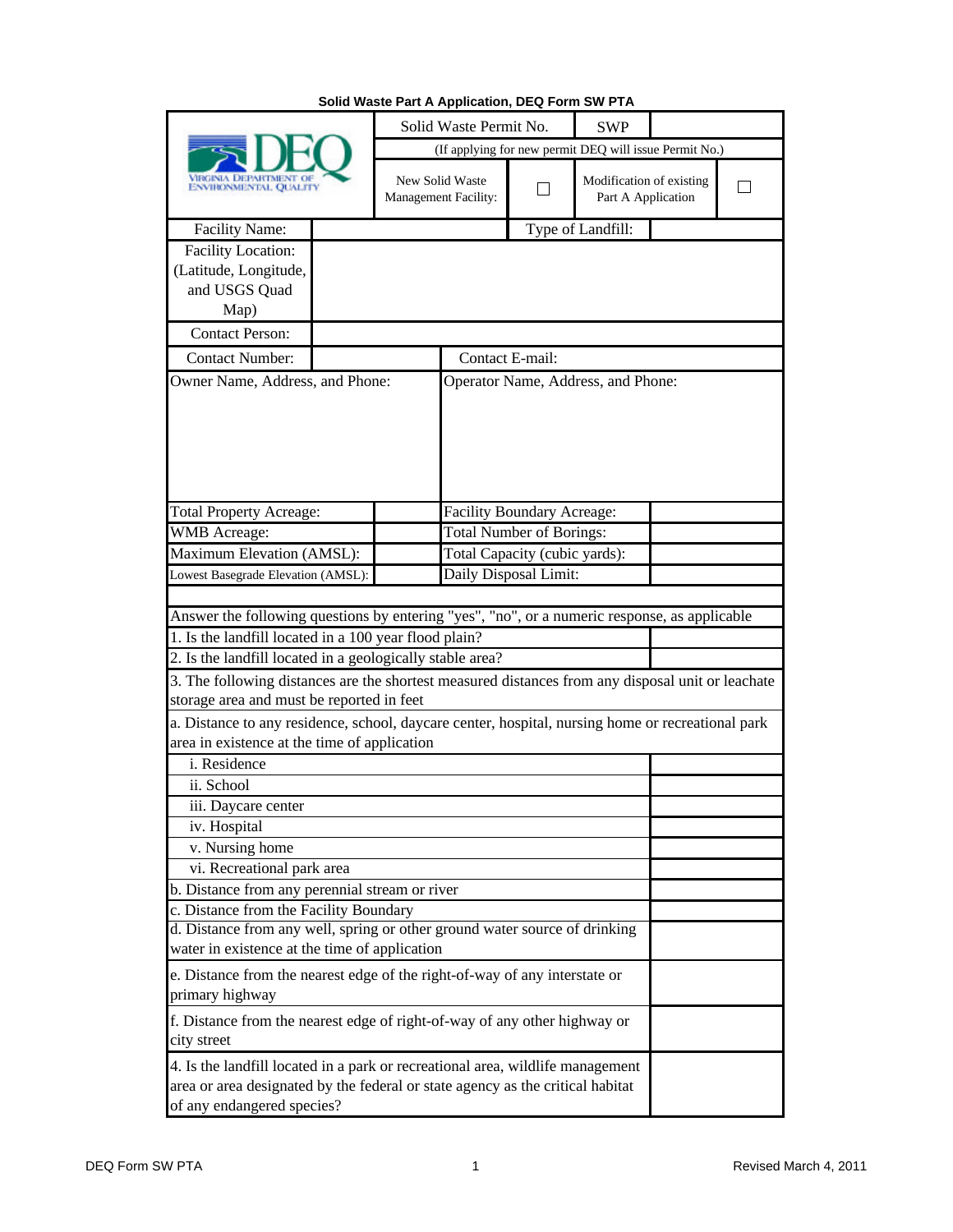| 5. Groundwater monitoring                                                                                                                                                                                                                                       |  |  |  |  |  |  |  |
|-----------------------------------------------------------------------------------------------------------------------------------------------------------------------------------------------------------------------------------------------------------------|--|--|--|--|--|--|--|
| a. Does the facility have the ability to conduct groundwater monitoring in                                                                                                                                                                                      |  |  |  |  |  |  |  |
| accordance with 9 VAC 20-81-250?                                                                                                                                                                                                                                |  |  |  |  |  |  |  |
| b. Does the facility have the ability to characterize the rate and direction of                                                                                                                                                                                 |  |  |  |  |  |  |  |
| ground water flow within the uppermost aquifer?                                                                                                                                                                                                                 |  |  |  |  |  |  |  |
| c. Does the facility have the ability to characterize and define any releases                                                                                                                                                                                   |  |  |  |  |  |  |  |
| from the landfill so as to determine what corrective actions are necessary?                                                                                                                                                                                     |  |  |  |  |  |  |  |
| d. Does the facility have the ability to perform corrective action as                                                                                                                                                                                           |  |  |  |  |  |  |  |
| necessary?                                                                                                                                                                                                                                                      |  |  |  |  |  |  |  |
|                                                                                                                                                                                                                                                                 |  |  |  |  |  |  |  |
|                                                                                                                                                                                                                                                                 |  |  |  |  |  |  |  |
|                                                                                                                                                                                                                                                                 |  |  |  |  |  |  |  |
|                                                                                                                                                                                                                                                                 |  |  |  |  |  |  |  |
| Stamp Professional Geologist or Professional Engineer in space provided, meaning to the best of my knowledge, information and belief, the answers<br>to question #5 are, in my professional opinion, in compliance with applicable laws, codes, and ordinances. |  |  |  |  |  |  |  |
| 6. Is the landfill located in a tidal or nontidal wetland? (Yes or No)                                                                                                                                                                                          |  |  |  |  |  |  |  |
| a. If the answer to #6 is "yes" list the total number of nontidal wetland acres                                                                                                                                                                                 |  |  |  |  |  |  |  |
| to be impacted:                                                                                                                                                                                                                                                 |  |  |  |  |  |  |  |
| 7. Does the proposed landfill include any of the following site characteristics:                                                                                                                                                                                |  |  |  |  |  |  |  |
| a. Excessive slopes (greater than 33%)?                                                                                                                                                                                                                         |  |  |  |  |  |  |  |
| b. Lack of daily cover materials?                                                                                                                                                                                                                               |  |  |  |  |  |  |  |
| c. Springs, seeps, or other ground water intrusion into the site?                                                                                                                                                                                               |  |  |  |  |  |  |  |
| d. The presence of gas, water, sewage, or electrical or other transmission                                                                                                                                                                                      |  |  |  |  |  |  |  |
| lines under the site?                                                                                                                                                                                                                                           |  |  |  |  |  |  |  |
| e. The prior existence on the site of an open dump, unpermitted landfill,                                                                                                                                                                                       |  |  |  |  |  |  |  |
| lagoon, or similar unit, even if such a unit is closed?                                                                                                                                                                                                         |  |  |  |  |  |  |  |
| 8. Does the facility have adequate area and terrain for leachate management?                                                                                                                                                                                    |  |  |  |  |  |  |  |
| 9. Additional restrictions for Sanitary Landfills                                                                                                                                                                                                               |  |  |  |  |  |  |  |
| a. Distance to existing surface or ground water public water supply intake or<br>reservoir that are downgradient of the landfill (in miles):                                                                                                                    |  |  |  |  |  |  |  |
| b. Distance to existing surface or ground water public water supply intake                                                                                                                                                                                      |  |  |  |  |  |  |  |
| or reservoir that are upgradient of the landfill (in miles):                                                                                                                                                                                                    |  |  |  |  |  |  |  |
| c. Is the landfill located in an area vunerable to flooding caused by dam                                                                                                                                                                                       |  |  |  |  |  |  |  |
| failures?                                                                                                                                                                                                                                                       |  |  |  |  |  |  |  |
| d. Is the landfill located over a sinkhole or within 100 feet of a solution                                                                                                                                                                                     |  |  |  |  |  |  |  |
| cavern associated with karst topography?                                                                                                                                                                                                                        |  |  |  |  |  |  |  |
| e. Is the landfill located over a fault that has had displacement in Holocene                                                                                                                                                                                   |  |  |  |  |  |  |  |
| time?                                                                                                                                                                                                                                                           |  |  |  |  |  |  |  |
| f. Distance from a fault that has had displacement in Holocene time (in                                                                                                                                                                                         |  |  |  |  |  |  |  |
| g. Is the landfill located within a seismic impact zone?                                                                                                                                                                                                        |  |  |  |  |  |  |  |
| h. Distance from any airport runway end used by turbojet or piston-type                                                                                                                                                                                         |  |  |  |  |  |  |  |
| aircraft:                                                                                                                                                                                                                                                       |  |  |  |  |  |  |  |
| 10. Additional restrictions for CDD Landfills                                                                                                                                                                                                                   |  |  |  |  |  |  |  |
| a. Is the facility located in a strip mine pit?                                                                                                                                                                                                                 |  |  |  |  |  |  |  |
| b. If the answer to #10.a. is "yes" indicate minimum distance between coal                                                                                                                                                                                      |  |  |  |  |  |  |  |
| seams / coal outcrops and solid waste materials.                                                                                                                                                                                                                |  |  |  |  |  |  |  |